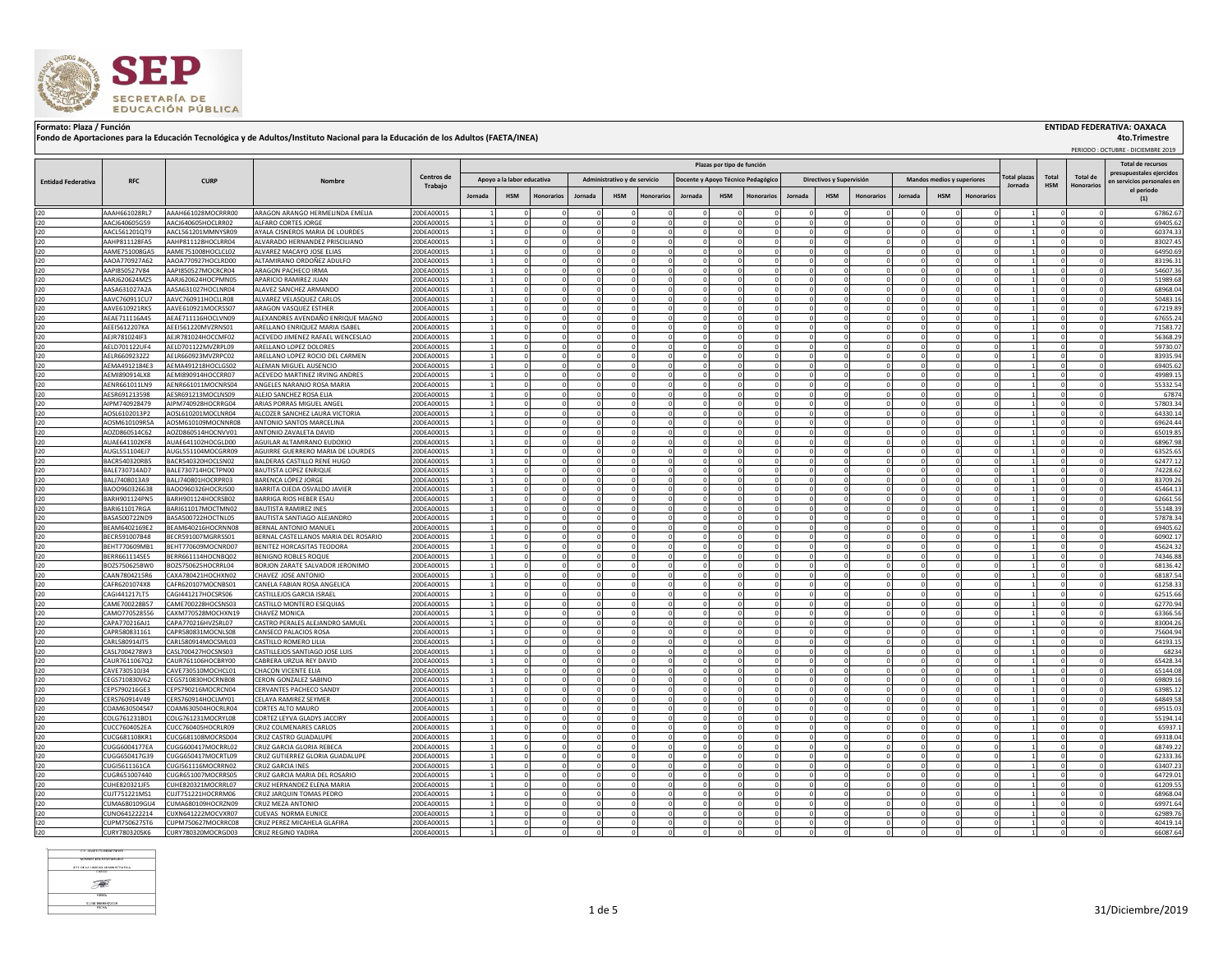|     | CUSD661223SC1        | CUSD661223HOCRLG00 | CRUZ SALVATIERRA DAGOBERTO             | 20DEA00019 |  |                      |             |          |          |                      |              |          |                              |                | 68457.48             |
|-----|----------------------|--------------------|----------------------------------------|------------|--|----------------------|-------------|----------|----------|----------------------|--------------|----------|------------------------------|----------------|----------------------|
| 120 | DEGJ730102RL5        | DEGJ730102HOCSRS04 | DESALES GUERACH JESUS RANGEL           | 20DEA0001S |  |                      |             |          |          |                      | $^{\circ}$   |          |                              |                | 67655.24             |
|     |                      |                    |                                        |            |  |                      |             |          |          |                      |              |          |                              |                |                      |
| 120 | DIMD700627M67        | DIMD700627HOC7RR07 | DIAZ MARTINEZ DARIO                    | 20DEA00019 |  |                      |             |          |          |                      |              |          |                              |                | 69092.82             |
| 120 | DIMZ860407RY7        | DIMZ860407HOCLJL04 | DILLANES MIJANGOS ZALATIE              | 20DEA00019 |  |                      |             |          |          | $\Omega$             | $\Omega$     |          |                              | $\Omega$       | 58963.72             |
| 120 | DOGM7702134M9        | DOGM770213HOCRMX04 | DORANTES GAMBOA MAXIMO JESUS           | 20DEA00019 |  |                      |             |          |          |                      | $\Omega$     |          | $\Omega$<br>$\Omega$         | $\Omega$       | 80395.69             |
| 120 | DOJA780111JF5        | DOJA780111HOCRML01 | DORANTES JIMENEZ ALAIN                 | 20DEA0001S |  |                      |             |          |          |                      |              |          |                              |                | 65786.48             |
| 120 | FUMR700919FU1        | FUMR700919HOCSNC05 | ESTUDILLO MONTALVO RICARDO             | 20DEA0001S |  |                      |             |          |          | $\Omega$             | $\Omega$     |          |                              | $\Omega$       | 67217.6              |
| 120 | FAGS610530QG0        | FAGS610530MDFRNL05 | FRANCO GONZALEZ SOLEDAD                | 20DEA0001S |  |                      |             |          |          | $\mathbf{0}$         |              |          |                              | $\mathbf 0$    | 62587.92             |
| 120 | FFIC720716GW1        | FFIC720716MOCRMR08 | FERIA IIMENEZ MARIA DEL CARMEN FABIOLA | 20DEA0001S |  | $\Omega$             | $\Omega$    |          |          | $\Omega$             | $\Omega$     |          | $\Omega$<br>$\Omega$         | $\Omega$       | 44112.48             |
|     |                      | FEOR780413MDERRC04 | FERIA ORTIZ ROCIO                      |            |  |                      |             |          |          |                      | $\Omega$     |          | $\Omega$                     |                |                      |
| 120 | FEOR780413UD5        |                    |                                        | 20DEA0001S |  |                      |             |          |          |                      |              |          |                              |                | 65768.34             |
| 120 | FETP761101LQ1        | FETP761101HOCLRR00 | FELIPE TRAPAGA PERFECTO                | 20DEA0001S |  |                      |             |          |          | $^{\circ}$           | $^{\circ}$   |          | $^{\circ}$<br>$^{\circ}$     | $\Omega$       | 69580.4              |
| 120 | FOGR7109293C0        | FOGR710929HHGLNF05 | <b>FLORES GONZALEZ RAFAEL</b>          | 20DEA0001S |  |                      |             |          |          | $^{\circ}$           | $^{\circ}$   |          |                              |                | 69186.8              |
| 120 | FOPE560130AZ7        | FOPE560130HOCLBP00 | FLORES PUEBLITA EPIFANIO               | 20DEA0001S |  |                      |             |          |          | $\Omega$             | $\Omega$     |          | $\Omega$<br>$\Omega$         | $\Omega$       | 68749.22             |
| 120 | FOZB740430RX0        | FOZB740430HOCLRN19 | <b>FLORES ZURITA BENITO JAIME</b>      | 20DEA00019 |  |                      |             |          |          |                      |              |          |                              |                | 68238.7              |
| 120 | FUSC7603059F9        | FUSC760305MOCNLR09 | FUENTES SOLAR MARIA DEL CARMEN         | 20DEA0001S |  |                      |             |          |          |                      | $^{\circ}$   |          | $\Omega$<br>$^{\circ}$       |                | 67949                |
| 120 | GAAD7505058R2        | GAAD750505HOCRNV03 | GARCIA ANGEL DAVID                     | 20DEA0001S |  |                      |             |          |          | $\Omega$             | $\Omega$     |          |                              | $\Omega$       | 68792.82             |
| 120 | GAAF6806043C1        | GAAF680604HOCLGR01 | GALLARDO AGUILAR FRANCISCO             | 20DEA00019 |  |                      |             |          |          |                      |              |          |                              | $\mathbf 0$    | 62880.32             |
|     | GACF571004GI7        | GACF571004HOCRHR01 | <b>GARCIA CHIÑAS FRANCISCO</b>         | 20DEA0001S |  |                      |             |          |          |                      | $\Omega$     |          | $\Omega$<br>$\Omega$         | $\Omega$       | 83004.26             |
| 120 |                      |                    |                                        |            |  |                      |             |          |          |                      |              |          |                              |                |                      |
| 120 | GAGA830814T26        | GAGA830814MOCLLS02 | <b>GALINDO GALINDO ASUNCION NERY</b>   | 20DEA0001S |  |                      |             |          |          |                      | $^{\circ}$   |          | 0<br>$^{\circ}$              |                | 55307.36             |
| 120 | GALE7301112S5        | GALE730111MOCRPR03 | GARCIA LOPEZ FRANCISCA GUILLERMINA     | 20DEA0001S |  | $\Omega$             |             |          |          | $\Omega$             | $\Omega$     | $\Omega$ | $\Omega$<br>$\Omega$         | $\Omega$       | 68955.24             |
| 120 | GALM6010238X3        | GALM601023MOCRNR04 | <b>GARCIA LUNA MARGARITA LETICIA</b>   | 20DEA0001S |  |                      |             |          |          | $\mathbf{0}$         |              |          |                              |                | 65857.65             |
| 120 | GALR710301FK6        | GALR710301MOCLBS04 | GALLEGOS LABIAS ROSA MARIA             | 20DEA0001S |  |                      |             |          |          | $\Omega$             | $\Omega$     |          | $\Omega$<br>$\Omega$         | $\Omega$       | 70268.04             |
| 120 | GALS700622D4A        | GALS700622MOCRPY07 | GARCIA LOPEZ SYLVIA MAGDALENA          | 20DEA0001S |  |                      |             |          |          |                      | $\mathbf 0$  |          |                              |                | 50470.46             |
| 120 | GAME670305JJ4        | GAME670305MOCRRL09 | <b>GARCIA MARTINEZ ELIZABETH</b>       | 20DEA0001S |  |                      |             |          |          |                      | $^{\circ}$   |          | $\Omega$<br>$^{\circ}$       | $\Omega$       | 68530.4              |
| 120 | GANT8105197E8        | GANT810519HOCRXR00 | GARCIA NUÑEZ TARCIS                    | 20DEA0001S |  |                      |             |          |          |                      |              |          |                              |                | 57896.49             |
| 120 | GARP750217RB5        | GARP750217MOCLYT08 | <b>GALINDO REYES PATRICIA</b>          | 20DEA0001S |  |                      |             |          |          |                      | $\Omega$     |          |                              | $\Omega$       | 55303.61             |
| 120 | GAT1700220R64        | GATI700220MOCRMR07 | <b>GARCIA TAMAYO IRMA</b>              | 20DEA0001S |  |                      |             |          |          |                      |              |          |                              |                | 69186.8              |
|     |                      |                    |                                        |            |  |                      |             |          |          |                      |              |          |                              |                |                      |
| 120 | GAVC800126EG4        | GAVC800126MOCYLL08 | GAY VALENCIA CLAUDIA LILIANA           | 20DEA0001S |  |                      |             |          |          |                      |              |          |                              |                | 55268.96             |
| 120 | GOCL5306113T1        | GOCL530611HOCMSS00 | GOMEZ CASTILLO LUIS RAFAEL             | 20DEA0001S |  |                      |             |          |          | $\Omega$             | $\Omega$     |          |                              |                | 67655.24             |
| 120 | GOFC5803062S4        | GOFC580306HOCNRR02 | <b>GONZALEZ FRANCO CIRO</b>            | 20DEA00019 |  |                      |             |          |          | $\mathbf{0}$         | $\Omega$     |          |                              | $\mathbf 0$    | 60468.04             |
| 120 | GOMP8107018G7        | GOMP810701HOCMRD00 | <b>GOMEZ MARQUEZ PEDRO</b>             | 20DEA00019 |  | $\Omega$             | $\Omega$    |          |          | $\Omega$<br>$\Omega$ | $\Omega$     |          | $\Omega$<br>$\Omega$         | $\Omega$       | 56226.92             |
| 120 | GOPE610511J59        | GOPE610511HOCNRR06 | <b>GONZALEZ PERALTA ERNESTO</b>        | 20DEA0001S |  | 0                    |             |          |          | $\mathbf{0}$         | $\mathbf 0$  |          | $\mathbf{0}$<br>$\mathbf{0}$ |                | 75954.94             |
| 120 | GOR1681203GH6        | GORJ681203HOCNZV07 | GONZALEZ RUIZ JAVIER                   | 20DEA0001S |  | $\Omega$<br>$\Omega$ |             |          | $\Omega$ | $\Omega$             | $\Omega$     |          | $\Omega$<br>$^{\circ}$       | $\Omega$       | 71875.96             |
| 120 | GORS630531PT4        | GORS630531MOCDSL00 | <b>GODINEZ RASGADO SILVIA</b>          | 20DEA00019 |  |                      |             |          |          |                      |              |          |                              |                | 68091.62             |
| 120 | GORS740318BX7        |                    |                                        |            |  |                      |             |          |          | $\Omega$             | $\Omega$     |          | $\Omega$<br>$\Omega$         | $\Omega$       |                      |
|     |                      | GORS740318MDFMYN03 | GOMEZ REYES SANDRA ANGELICA            | 20DEA0001S |  |                      |             |          |          |                      |              |          |                              |                | 66022.2              |
| 120 | GUCF571020QL8        | GUCF571020HOCTNL07 | GUTIERREZ CONTRERAS FELICIANO          | 20DEA0001S |  |                      |             |          |          |                      | $\mathbf 0$  |          | $\mathbf 0$                  |                | 74706.44             |
| 120 | GUDH680108EC7        | GUDH680108HOCTZL01 | <b>GUTIERREZ DIAZ HELADIO</b>          | 20DEA00019 |  |                      |             |          |          |                      | $\mathbf 0$  |          |                              |                | 75302.9              |
| 120 | GUMJ680814RK8        | GUMJ680814MOCTRN02 | GUTIERREZ MORALES JUANA BELEM          | 20DEA0001S |  |                      |             |          |          |                      |              |          |                              |                | 67217.6              |
| 120 | GUSR6510162R4        | GUSR651016MOCZLC03 | GUZMAN SOLANA ROCIO JULIA              | 20DEA0001S |  |                      |             |          |          | $\mathbf{0}$         | $\Omega$     |          | $\Omega$                     | $\Omega$       | 67874                |
| 120 | HEBA920415E21        | HEBA920415MOCRSB07 | HERNANDEZ BUSTAMANTE ABRIL ITZEL       | 20DEA00019 |  |                      |             |          |          |                      |              |          |                              |                | 61257.75             |
| 120 | HEBV650315UQ8        | HEBV650315HOCRRD09 | HERNANDEZ BARRIENTOS VIDAL EDMUNDO     | 20DEA00019 |  |                      |             |          |          |                      | $\mathbf 0$  |          |                              |                | 66162.38             |
| 120 | HECM781122PA4        | HECM781122HOCRNR02 | HERNANDEZ CANSECO MAURO                | 20DEA0001S |  |                      |             |          |          | $\mathbf{0}$         | $^{\circ}$   |          |                              | $\overline{0}$ | 73937.38             |
| 120 | HECR740928IY6        | HECR740928MOCRCQ01 | HERNANDEZ COCA RAQUEL                  | 20DEA00019 |  |                      |             |          |          |                      | $\Omega$     |          |                              | $\mathbf 0$    | 75336.91             |
|     |                      |                    |                                        |            |  |                      |             |          |          |                      |              |          |                              |                |                      |
| 120 | HEDG730227D28        | HEDG730227HOCRZL06 | HERNANDEZ DIAZ GILBERTO                | 20DEA0001S |  | $\Omega$             | $\Omega$    |          | $\Omega$ | $\Omega$<br>$\Omega$ | $\Omega$     |          | $\Omega$<br>$\Omega$         | $\Omega$       | 67874                |
| 120 | HEHC720327BD1        | HEHC720327MOCRRL06 | HERNANDEZ HERNANDEZ CELSA              | 20DEA0001S |  | $\mathbf 0$          | $\mathbf 0$ |          |          | $\mathbf{0}$         | $\mathbf 0$  |          | $\mathbf{0}$<br>$\mathbf{0}$ |                | 65606.63             |
| 120 | HFHI660424P63        | HEHI660424MOCRRR03 | <b>HERNANDEZ HERNANDEZ IRMA</b>        | 20DEA0001S |  | $\Omega$<br>$\Omega$ | $\Omega$    | $\Omega$ | $\Omega$ | $\Omega$             | $\Omega$     | $\Omega$ | $\circ$<br>$\Omega$          | $\Omega$       | 67627.67<br>$\Omega$ |
| 120 | HELA6405036E8        | HELA640503HOCRPN06 | HERNANDEZ LOPEZ ANDRES                 | 20DEA0001S |  |                      |             |          |          |                      |              |          |                              |                | 65505.98             |
| 120 | HELA680221DQ0        | HELA680221HOCRZN05 | HERNANDEZ LOAEZA ANTONIO               | 20DEA0001S |  |                      |             |          |          | $\overline{0}$       | $\Omega$     |          | $\Omega$<br>$\Omega$         | $\Omega$       | 68968.04             |
| 120 | HELA731206AL2        | HELA731206HOCRPR04 | HERNANDEZ LOPEZ AURELIO JESUS          | 20DEA00019 |  |                      |             |          |          |                      | $\mathbf 0$  |          | $\mathbf 0$                  |                | 56840.13             |
| 120 | HEMF741112KP9        | HEMF741112MOCRRD04 | HERNANDEZ MERINO FIDELINA              | 20DEA0001S |  |                      |             |          |          |                      | $\mathbf{0}$ |          | 0<br>$^{\circ}$              |                | 68867.6              |
| 120 | <b>HERH580904K48</b> | HERH580904HGRRZC08 | HERNANDEZ RUIZ HECTOR JAVIER           | 20DEA00019 |  |                      |             |          |          |                      |              |          |                              |                | 67032.69             |
|     |                      |                    |                                        |            |  |                      |             |          |          |                      | $\Omega$     |          |                              |                |                      |
| 120 | HERJ721022QP9        | HERJ721022HOCRYN07 | HERNANDEZ REYES JUAN SANTIAGO          | 20DEA0001S |  |                      |             |          |          |                      |              |          |                              | $\Omega$       | 70379.15             |
| 120 | HFSA750112H92        | HFSA750112HOCRNL02 | HERNANDEZ SANTIBAÑEZ ALEREDO           | 20DEA00019 |  |                      |             |          |          |                      | $\Omega$     |          |                              |                | 57503.34             |
| 120 | HESD620525LU7        | HESD620525MOCRNM06 | HERNANDEZ SANCHEZ DOMITILA             | 20DEA00019 |  |                      |             |          |          |                      | $\mathbf 0$  |          | $\Omega$<br>$\mathbf 0$      |                | 66818.78             |
| 120 | HESN780925235        | HESN780925MOCRLR00 | <b>HERNANDEZ SOLIS NORMA</b>           | 20DEA0001S |  |                      |             |          |          | $\mathbf{0}$         | $^{\circ}$   |          | $^{\circ}$                   | $\Omega$       | 58110.27             |
| 120 | HETC620302EK6        | HETC620302HOCRLR04 | HERNANDEZ TOLEDO CRISTOBAL             | 20DEA0001S |  |                      |             |          |          | $\mathbf{0}$         |              |          |                              |                | 60281.59             |
| 120 | HEZF670206C56        | HEZF670206HOCRRL06 | HEREDIA ZARATE FELIPE DE JESUS         | 20DEA0001S |  | $\Omega$<br>$\Omega$ | $\Omega$    |          |          | $\Omega$<br>$\Omega$ | $\Omega$     |          | $\Omega$<br>$\Omega$         | $\Omega$       | 66512.38             |
| 120 | IURJ811203V25        | IURJ811203HOCTYV01 | <b>ITURBIDE REYES JAVIER</b>           | 20DEA0001S |  |                      |             |          |          | $\mathbf{0}$         | $\mathbf 0$  |          | $\mathbf{0}$<br>$\mathbf 0$  |                | 83087.19             |
| 120 | JAOE570420U37        | IAOF570420MOCRRL05 | <b>JARQUIN ORTIZ ELIA</b>              | 20DEA0001S |  |                      |             |          |          | $\Omega$             | $\mathbf{0}$ |          | $\Omega$<br>$\Omega$         | $\Omega$       | 57874.15             |
| 120 | JASA531102HS5        | JASA531102MOCCNN00 | JACINTO SANTOS MARIA DE LOS ANGELES    | 20DEA0001S |  |                      |             |          |          |                      |              |          |                              |                | 74875.6              |
| 120 |                      | JEMM770413HOCSJR00 | DE JESUS MEJIA MARGARITO               |            |  |                      |             |          |          | $\Omega$             | $\Omega$     |          | $\Omega$<br>$\Omega$         | $\Omega$       |                      |
|     | JEMM770413CW5        |                    |                                        | 20DEA0001S |  |                      |             |          |          |                      |              |          |                              |                | 74050.8              |
| 120 | JICE590225TP9        | JICE590225MOCMBL06 | JIMENEZ CABALLERO ELVIRA CECILIA       | 20DEA0001S |  |                      |             |          |          |                      | $\Omega$     |          |                              |                | 54748.45             |
| 120 | JIPR770214DV3        | JIPR770214HOCMXB07 | JIMENEZ PIÑON ROBERTO                  | 20DEA0001S |  |                      |             |          |          |                      | $\mathbf 0$  |          | $\mathbf{0}$<br>$\mathbf{0}$ |                | 68796.42             |
| 120 | JOSE770124SA1        | JOSE770124MOCSNL00 | JOSE SANTIAGO MARIA ELVIRA             | 20DEA0001S |  |                      |             |          |          |                      |              |          |                              |                | 56341.49             |
| 120 | JULJ8503299J6        | JULJ850329HOCRLS05 | <b>UAREZ LLAMAS JOSE</b>               | 20DEA00019 |  |                      |             |          |          |                      |              |          |                              |                | 83004.26             |
| 120 | <b>IUMA870613CK3</b> | IUMA870613HGRRNN06 | <b>ILIAREZ MONTES IOSE ANTONIO</b>     | 20DEA00019 |  |                      |             |          |          |                      | $\Omega$     |          |                              |                | 63955.05             |
| 120 | JUMA9403207Y6        | JUMA940320MOCRRL00 | JUAREZ MARTINEZ ALEJANDRA              | 20DEA00019 |  |                      |             |          |          |                      | $\mathbf 0$  |          | $\mathbf 0$                  |                | 58963.72             |
| 120 | JUPO750613A1A        | JUPO750613HOCRCS06 | JUAREZ PICHARDO OSVALDO ANTONIO        | 20DEA00019 |  |                      |             |          |          |                      |              |          |                              |                | 56182.93             |
| 120 | JUZJ7605064H3        | JUZJ760506HOCRVS07 | JUAREZ ZAVALETA JUSTINO ORLANDO        | 20DEA0001S |  |                      |             |          |          | $\mathbf{0}$         |              |          |                              |                | 61479.94             |
|     | LAPT880913UN6        | LAPT880913MV7RXR08 |                                        |            |  | $\Omega$<br>$\Omega$ | $\Omega$    |          | $\Omega$ | $\Omega$<br>$\Omega$ | $\Omega$     | $\Omega$ | $\Omega$<br>$\Omega$         | $\Omega$       |                      |
| 120 |                      |                    | LARA PEÑA TERESA DE JESUS              | 20DEA0001S |  |                      |             |          |          |                      |              |          |                              |                | 83080.94             |
| 120 | LECE540605AN2        | LECE540605MOCNRL06 | LEON CRUZ ELOISA JOSEFINA              | 20DEA0001S |  |                      |             |          |          |                      | $\Omega$     |          |                              |                | 47014.77             |
| 120 | LIEN6509218R7        | LIEN650921HOCBSX04 | LIBORIO ESCAMILLA NOE                  | 20DEA0001S |  |                      |             |          |          | $\Omega$             | $\mathbf 0$  |          | $\Omega$<br>$\mathbf 0$      | $\Omega$       | 68880.4              |
| 120 | IHM810907N57         | LIHM810907MOCBRR03 | LIBORIO HERNANDEZ MIRIAM PILAR         | 20DEA0001S |  |                      |             |          |          |                      |              |          |                              |                | 259733.84            |
| 120 | LIMC740127RW4        | LIMC740127MOCNTC06 | LINARES MATUS CICLALI                  | 20DEA00019 |  |                      |             |          |          |                      | $\Omega$     |          |                              |                | 67436.42             |
| 120 | LOAB980407913        | LOAB980407MOCPQT04 | LOPEZ AQUINO BETSI ABRI                | 20DEA00019 |  |                      |             |          |          |                      | $\Omega$     |          |                              |                | 42718.3              |
| 120 | LOAH641025SN2        | LOAH641025HOCPNC08 | LOPEZ ANTONIO HECTOR                   | 20DEA00019 |  |                      |             |          |          |                      | $^{\circ}$   |          |                              |                | 68968.04             |
| 120 | OAR670604CT0         | LOAR670604MOCPNT05 | OPEZ ANTONIO RUTILIA                   | 20DEA00019 |  |                      |             |          |          |                      |              |          |                              |                | 64729.01             |
| 120 | LOCA681026FT9        | LXCA681026HOCPSL06 | LOPEZ CASTRO ALFREDO CARLOS            | 20DEA0001S |  |                      |             |          |          |                      |              |          |                              | $\mathbf 0$    | 68092.82             |
|     |                      |                    | LOPEZ CARRASCO GUADALUPE               |            |  |                      |             |          |          | $\Omega$             | $\Omega$     |          | $\Omega$<br>$\Omega$         |                | 73996.88             |
| 120 | LOCG650407U15        | LOCG650407MOCPRD05 |                                        | 20DEA0001S |  |                      |             |          |          |                      |              |          |                              | $\Omega$       |                      |
| 120 | LOCH780529JC7        | LOCH780529HOCPRR03 | LOPEZ CARRASCO HIRAM                   | 20DEA00019 |  |                      |             |          |          |                      | $\mathbf 0$  |          | $\mathbf 0$                  |                | 68736.42             |
| 120 | 10646810026G2        | LOGA681002HOCPRN09 | <b>LOPEZ GARCIA ANDRES</b>             | 20DEA0001S |  |                      |             |          |          | $\mathbf{0}$         | $^{\circ}$   |          | $\Omega$<br>$^{\circ}$       | $\Omega$       | 69624.44             |
| 120 | LOGJ5909045I0        | LOGJ590904HOCPMM07 | LOPEZ GOMEZ JAIME                      | 20DEA0001S |  |                      |             |          |          | $\mathbf{0}$         |              |          |                              | $\mathbf{0}$   | 69109.22             |
| 120 | LOGI6502272E3        | LOGJ650227HOCPLL02 | LOPEZ GALVEZ JULIO CESAR               | 20DEA00019 |  | $\Omega$             |             |          |          | $\Omega$             | $\Omega$     | $\Omega$ | $\Omega$<br>$\Omega$         | $\Omega$       | 64557.82             |
| 120 | LOGJ680624MYA        | LOGJ680624HOCPNN02 | LOPEZ GONZALEZ JUAN CARLOS             | 20DEA0001S |  |                      |             |          |          |                      | $\Omega$     |          |                              |                | 69624.44             |
|     |                      |                    |                                        |            |  |                      |             |          |          |                      |              |          |                              |                |                      |

**NOMIRE DEL RESPONSABL** 

**ISTE DE LA UNIDAD ADMINISTRATIVA**  $\begin{picture}(20,20) \put(0,0){\vector(0,1){30}} \put(15,0){\vector(0,1){30}} \put(15,0){\vector(0,1){30}} \put(15,0){\vector(0,1){30}} \put(15,0){\vector(0,1){30}} \put(15,0){\vector(0,1){30}} \put(15,0){\vector(0,1){30}} \put(15,0){\vector(0,1){30}} \put(15,0){\vector(0,1){30}} \put(15,0){\vector(0,1){30}} \put(15,0){\vector(0,1){30}} \put(15,0){\vector(0$  $T_{\text{HMA}}$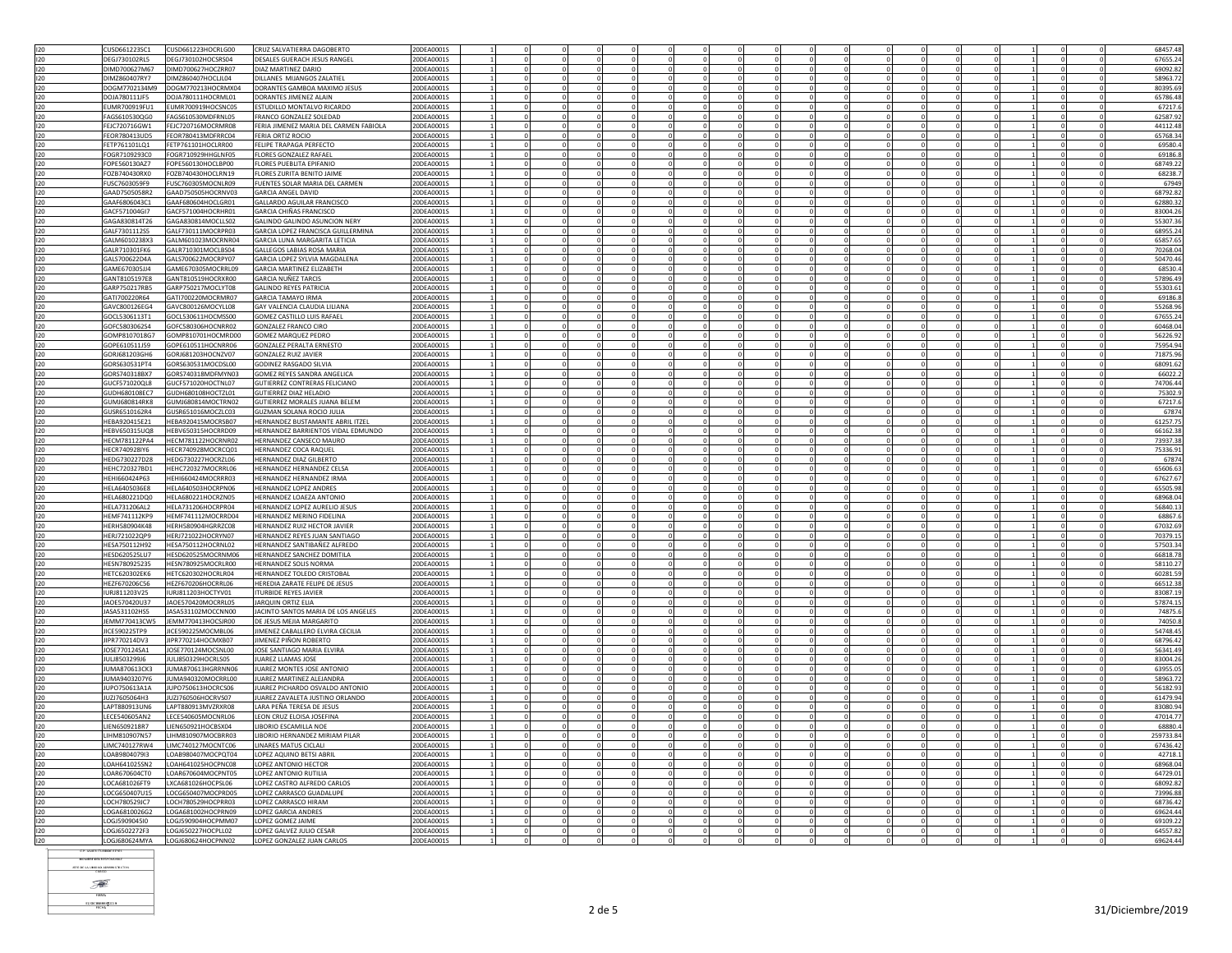| 120        | LOHT671003KL7                  | LOHT671003MOCPRR02                       | LOPEZ HERNANDEZ TERESITA DE JESUS   | 20DEA0001S               |             |          |          |          |          |          |                        |              |          |                |  | 67502.              |
|------------|--------------------------------|------------------------------------------|-------------------------------------|--------------------------|-------------|----------|----------|----------|----------|----------|------------------------|--------------|----------|----------------|--|---------------------|
| 120        | OHV7401254GA                   | LOHV740125MOCPRR00                       | LOPEZ HERNANDEZ VIRGINIA            | 20DEA0001S               |             |          |          |          |          |          |                        |              |          |                |  | 67801.08            |
| 120        | LOLA700424Q88                  | LOLA700424HOCPPL03                       | LOPEZ LOPEZ ALEJANDRO               | 20DEA0001S               |             |          |          |          |          |          |                        |              |          |                |  | 70924.44            |
| 120        |                                |                                          |                                     | 20DEA0001S               |             |          |          |          |          |          |                        |              |          |                |  | 66162.3             |
|            | OLR711207D61                   | LOLR711207MOCPSC08                       | LOPEZ LUIS ROCELIA                  |                          |             |          |          |          |          |          |                        |              |          |                |  |                     |
| 120        | OLR880612287                   | LOLR880612HOCPPG06                       | LOPEZ LOPEZ ROGELIO WILFRIDO        | 20DEA0001S               |             |          |          |          |          |          |                        |              |          | $\Omega$       |  | 58963.7             |
| 120        | LOLT6312289C4                  | LOLT631228MOCPSF08                       | LOPEZ LUIS TEOFILA                  | 20DEA0001S               |             |          |          |          |          |          |                        |              |          |                |  | 70062.0             |
| 120        | LOMF6504039G1                  | LOMF650403MOCPJR07                       | LOPEZ MEJIA FRANCISCA OFELIA        | 20DEA0001S               |             |          |          |          |          |          |                        |              |          |                |  | 68092.7             |
| 120        | LOOC700725679                  | LOOC700725MOCPRL09                       | LOPEZ OROZCO CLAUDIA DEL CARMEN     | 20DEA0001S               |             |          |          |          |          |          |                        |              |          |                |  | 66129.1             |
|            |                                |                                          |                                     |                          |             |          |          |          |          |          |                        |              |          |                |  |                     |
| 120        | OOE720214DS2                   | LOOE720214MOCPRR06                       | LOPEZ OROZCO ERIKA PATRICIA         | 20DEA0001S               |             |          |          |          |          |          |                        |              |          |                |  | 64368.4             |
| 120        | OPY800507GD6                   | LOPY800507MOCPND02                       | <b>LOPEZ PINEDA YADIRA</b>          | 20DEA0001S               | $\Omega$    |          | $\Omega$ |          |          | $\Omega$ | $\Omega$               | $\Omega$     |          | $\Omega$       |  | 52078.5             |
| 120        | LORG610918UD7                  | LORG610918HOCPDN07                       | LOPEZ RODRIGUEZ GENARO              | 20DEA0001S               | $\mathbf 0$ |          |          |          |          |          | $\mathbf 0$            |              |          | $\mathbf 0$    |  | 70499.              |
| 120        | OSE641115177                   | LOSE641115MOCPNL01                       | LOPEZ SANTIAGO ELPIDIA              | 20DEA0001S               | $\Omega$    |          |          | $\Omega$ |          |          | $\Omega$               | $\Omega$     |          |                |  | 67502.              |
|            |                                |                                          |                                     |                          |             |          |          |          |          |          |                        |              |          | $\Omega$       |  |                     |
| 120        | OST640114FJ9                   | LOST640114MOCPRR01                       | LOPEZ SORIANO MARIA TERESA          | 20DEA0001S               |             |          |          |          |          |          |                        |              |          |                |  | 60120.79            |
| 120        | LOVE741027LG9                  | LOVE741027HOCPLD04                       | LOPEZ VILLAVICENCIO EDUARDO REY     | 20DEA0001S               |             |          |          |          |          |          | $\Omega$               |              |          | $\Omega$       |  | 52732.4             |
| 120        | LUGA5910015F6                  | LUGA591001HOCNRN02                       | LUNA GARCIA ANGEL                   | 20DEA0001S               | 0           |          |          |          |          |          | $^{\circ}$             |              |          | $^{\circ}$     |  | 68263               |
|            |                                |                                          |                                     |                          |             |          |          |          |          |          |                        |              |          |                |  |                     |
| 120        | USS681111QD6                   | LUSS681111MOCSNY01                       | LUIS SANTOS SYLVIA VICTORIA         | 20DEA0001S               |             |          |          |          |          |          | $^{\circ}$             |              |          | $\overline{0}$ |  | 66868.              |
| 120        | MACE610812JD7                  | MACE610812MOCTRL01                       | <b>MATUS CRUZ ELENA</b>             | 20DEA0001S               |             |          |          |          |          |          |                        |              |          |                |  | 68691.9             |
| 120        | MACU540516K44                  | MACU540516HOCTYB00                       | MATIAS CAYETANO UBALDO              | 20DEA0001S               |             |          |          |          |          |          |                        |              |          |                |  | 69356.9             |
| 120        | MAGD530225JB0                  | MAGD530225MOCNLL02                       | MANZANARES GIL DALIA VICTORIA       | 20DEA0001S               |             |          |          |          |          |          | $\Omega$               |              |          | $\Omega$       |  | 65919.7             |
|            |                                |                                          |                                     |                          |             |          |          |          |          |          |                        |              |          |                |  |                     |
| 120        | MAGE860119SH2                  | MAGE860119MOCRND02                       | MARTINEZ GONZALEZ EDITH             | 20DEA0001S               |             |          |          |          |          |          |                        |              |          | $\mathbf{0}$   |  | 53176.9             |
| 120        | MAGP710531ST2                  | MAGP710531MOCRRT08                       | MARTINEZ GARCIA PETRONILA           | 20DEA0001S               |             |          |          |          |          |          |                        |              |          | - 0            |  | 68311.64            |
| 120        | MAMA6501036V4                  | MAMA650103HCSRNB06                       | MARTINEZ MUNDO ABEL                 | 20DEA0001S               |             |          |          |          |          |          |                        |              |          |                |  | 66818.7             |
| 120        | MAMC6609242V3                  | MAMC660924MOCRRR06                       | MARTINEZ MARTINEZ MARIA DEL CARMEN  | 20DEA0001S               | $\Omega$    | $\Omega$ | $\Omega$ | $\Omega$ |          | $\Omega$ | $\cap$                 | $\Omega$     |          | $\Omega$       |  | 62039.7             |
|            |                                |                                          |                                     |                          |             |          |          |          |          |          |                        |              |          |                |  |                     |
| 120        | MAMX720608I93                  | MXME720608MOCRTS02                       | MARTINEZ MATUS ESPERANZA            | 20DEA0001S               |             |          |          |          |          |          | $\mathbf 0$            |              |          | $\mathbf 0$    |  | 58313.              |
| 120        | MAPC700724R58                  | MAPC700724MOCRRR08                       | MARTINEZ PEREZ MARIA CRISTINA       | 20DEA0001S               | $^{\circ}$  |          | 0        |          |          | $\Omega$ | $\Omega$<br>$^{\circ}$ | $\mathbf{0}$ |          | $\mathbf{0}$   |  | 70815.0             |
| 120        | MAPE6206013R5                  | MAXP620601HOCRXD07                       | MARTINEZ PEDRO                      | 20DEA0001S               |             |          |          |          |          |          |                        |              |          |                |  | 66490.5             |
| 120        | MAPF580215Q33                  | MAPF580215HOCRRS00                       | MARTINEZ PEREZ FAUSTINO             | 20DEA0001S               | $\Omega$    | $\Omega$ | $\Omega$ |          |          | $\Omega$ | $\Omega$<br>$\Omega$   | $\Omega$     | $\Omega$ | $\Omega$       |  | 69843.              |
| 120        | MAPR7503245K3                  | MAPR750324HOCRNB08                       | MARTINEZ PINACHO ROBERTO CARLOS     | 20DEA0001S               | $\Omega$    |          |          |          |          |          | $\Omega$               |              |          | $\Omega$       |  | 56013.0             |
|            |                                |                                          |                                     |                          |             |          |          |          |          |          |                        |              |          |                |  |                     |
| 120        | MAPT670924LK2                  | MAPT670924MOCRRR09                       | MARTINEZ PEREZ TEREZA               | 20DEA0001S               |             |          |          |          |          |          | $^{\circ}$             |              |          | $\overline{0}$ |  | 68719.24            |
| 120        | MAQL560814GK3                  | MAQL560814HOCRRS03                       | MARTINEZ QUIROZ JOSE LUIS           | 20DEA0001S               |             |          |          |          |          |          |                        |              |          |                |  | 56838.9             |
| 120        | MARG6901078GA                  | MARG690107HOCRJS05                       | MARTINEZ ROJAS GUSTAVO GUILLERMO    | 20DEA0001S               |             |          |          |          |          |          |                        |              |          | $\sqrt{2}$     |  | 53144.8             |
|            | MARI780504T25                  | MARI780504HOCRSV08                       | <b>MARTINEZ RIOS IVAN</b>           | 20DEA0001S               |             |          |          |          |          |          |                        |              |          |                |  | 6787                |
| 120        |                                |                                          |                                     |                          |             |          |          |          |          |          |                        |              |          |                |  |                     |
| 120        | MARS730806MF6                  | MARS730806HOCTDL04                       | MATA RODRIGUEZ SALVADOR ANGEL       | 20DEA0001S               |             |          |          |          |          |          |                        |              |          |                |  | 69399.2             |
| 120        | MART680521QJ3                  | MART680521MOCRJR01                       | MARTINEZ ROJAS TRINIDAD VALENTINA   | 20DEA0001S               |             |          |          |          |          |          |                        |              |          |                |  | 62638.0             |
| 120        | MASA8211255H7                  | MASA821125HOCRLB04                       | MARTINEZ SALINAS ABEL               | 20DEA0001S               |             |          |          |          |          |          |                        |              |          |                |  | 66321.3             |
| 120        | MASF6303238T1                  | MASF630323HOCYND03                       | MAYREN SANCHEZ FIDEL                | 20DEA0001S               |             |          |          |          |          |          |                        |              |          | $\Omega$       |  | 83004.2             |
|            |                                |                                          |                                     |                          |             |          |          |          |          |          |                        |              |          |                |  |                     |
| 120        | MASV6410089C0                  | MASV641008HOCRYC01                       | MARTINEZ SAYNES VICENTE             | 20DEA0001S               |             |          |          |          |          |          |                        |              |          |                |  | 67655.24            |
| 120        | MED1630930RG6                  | MEDI630930HOCRZR00                       | MERINO DIAZ JERONIMO MANUEL         | 20DEA0001S               |             |          |          |          |          |          |                        |              |          | $\Omega$       |  | 67874               |
| 120        | MEFR840505JP4                  | MEFR840505MOCNNF07                       | MENDOZA FUENTES RAFAELA             | 20DEA0001S               |             |          |          |          |          |          |                        |              |          |                |  | 62655.16            |
|            |                                |                                          |                                     |                          |             |          |          |          |          |          |                        |              |          | $\Omega$       |  |                     |
| 120        | MEGV640826GG1                  | MEGV640826MOCSVR02                       | MESTAS GUEVARA VIRGINIA DACIA       | 20DEA0001S               |             |          |          |          |          |          |                        |              |          |                |  | 69515.0             |
| 120        | MEHA590212LB0                  | MEHA590212MOCRRR08                       | MERINO HERNANDEZ AURORA             | 20DEA0001S               |             |          |          |          |          |          |                        |              |          |                |  | 70499.              |
| 120        | MELR631203GX9                  | MELR631203HOCNPL01                       | MENDOZA LOPEZ RAUL ELISEO           | 20DEA0001S               |             |          |          |          |          |          | $^{\circ}$             |              |          | $^{\circ}$     |  | 75079.7             |
| 120        | MEMG500619699                  | MEMG500619HOCNRR03                       | MENDOZA MARTINEZ GERVASIO           | 20DEA0001S               |             |          |          |          |          |          |                        |              |          |                |  | 68749.22            |
| 120        | MEMR6511251H5                  | MEMR651125HOCCNB09                       | MECOTT MONTERO RUBICEL              | 20DEA0001S               |             |          |          |          |          |          |                        |              |          | $\Omega$       |  | 65068.3             |
|            |                                |                                          |                                     |                          |             |          |          |          |          |          |                        |              |          |                |  |                     |
| 120        | MESM7010201H1                  | MESM701020MOCNLR06                       | MENDOZA SILVA MARTHA ELENA          | 20DEA0001S               |             |          |          |          |          |          |                        |              |          | $\Omega$       |  | 70371.82            |
| 120        | MIMP821215BC6                  | MIMP821215HOCGRB01                       | MIGUEL MARTINEZ PABLITO             | 20DEA0001S               |             |          |          |          |          |          |                        |              |          | $\overline{0}$ |  | 56334.5             |
| 120        | MISV8701083H3                  | MISV870108MOCGNV07                       | MIGUEL SANCHEZ VIVIANA DEL CARMEN   | 20DEA0001S               |             |          |          |          |          |          |                        |              |          |                |  | 57896.4             |
| 120        | MITG661021CH3                  | MITG661021MOCRRD01                       | MIRANDA TERAN GUADALUPE             | 20DEA0001S               |             |          |          |          |          |          |                        |              |          |                |  | 69515.0             |
|            |                                |                                          |                                     |                          |             |          |          |          |          |          |                        |              |          |                |  |                     |
| 120        | MOAI850820DM4                  | MOAI850820HOCROV07                       | MORGAN AQUINO IVAN                  | 20DEA0001S               |             |          |          |          |          |          | $\Omega$               |              |          | $\Omega$       |  | 28291.6             |
| 120        | MOGG820814NN5                  | MOGG820814MOCRMB07                       | MORALES GOMEZ GABRIELA ROSALBA      | 20DEA0001S               |             |          |          |          |          |          |                        |              |          | $\mathbf 0$    |  | 60047.1             |
| 120        | MOGS5304189F4                  | MOGS530418MOCRRL05                       | MORALES GARCIA SILVIA               | 20DEA0001S               |             |          |          |          |          |          | $\Omega$               |              |          | $\Omega$       |  | 57023.34            |
| 120        | <b>MOHM621223UJ8</b>           | MOHM621223HOCRRN02                       | MORGAN HERNANDEZ MANUEL             | 20DEA0001S               |             |          |          |          |          |          |                        |              |          |                |  | 6768.6              |
|            |                                |                                          |                                     |                          |             |          |          |          |          |          |                        |              |          |                |  |                     |
| 120        | MOIA420415MA7                  | MOJA420415HOCRVN04                       | MORALES JAVIER ANASTACIO CRISOFORO  | 20DEA0001S               | $\Omega$    |          | $\Omega$ |          |          |          | $\Omega$               | $\Omega$     |          | $\Omega$       |  | 58199.7             |
| 120        | MOMR710104EP3                  | MOMR710104MOCNRS02                       | MONTAÑO MARTINEZ ROSA MADEL         | 20DEA0001S               | $^{\circ}$  |          |          |          |          |          | $^{\circ}$             |              |          | $\mathbf{0}$   |  | 65865.98            |
| 120        | MOSM630525O14                  | MOSM630525MOCNSR04                       | MONTERROSA SOSA MARCELA             | 20DEA0001S               | $^{\circ}$  | $\Omega$ | $\Omega$ | $\Omega$ | $\Omega$ | $\Omega$ | $\Omega$<br>$\Omega$   | $\Omega$     | $\Omega$ | $\overline{0}$ |  | 74473.82            |
| 120        | MOSR561221FU1                  | MOSR561221HOCRNB06                       | MORALES SANCHEZ RUBEN               | 20DEA0001S               |             |          |          |          |          |          |                        |              |          |                |  | 67693.94            |
|            |                                |                                          |                                     |                          |             |          |          |          |          |          |                        |              |          | $\Omega$       |  |                     |
| 120        | MOSY610331IY7                  | MOSY610331MOCRNL03                       | MORALES SANCHEZ YOLANDA             | 20DEA0001S               |             |          |          |          |          |          |                        |              |          |                |  | 66398.1             |
| 120        | NAAA5504088Z3                  | NAAA550408HOCVRL07                       | NAVA ARMENGOL ALBERTO               | 20DEA0001S               |             |          |          |          |          |          | $^{\circ}$             |              |          | $^{\circ}$     |  | 70499.              |
| 120        | NAGS6806277IA                  | NAGS680627MOCVRC07                       | NAVARRO GARCIA SOCORRO              | 20DEA0001S               |             |          |          |          |          |          |                        |              |          | $\overline{0}$ |  | 75539.4             |
| 120        | NAJO820513M93                  | NAJO820513MOCRRB09                       | NARANJO JARQUIN OBDULIA             | 20DEA0001S               |             |          |          |          |          |          |                        |              |          |                |  | 59068.6             |
| 120        | NOCM850727BXA                  |                                          | NOLASCO CRUZ MIRSSA ESLH            |                          |             |          |          |          |          |          |                        |              |          |                |  |                     |
|            |                                | NOCM850727MOCLRR08                       |                                     | 20DEA0001S               |             |          |          |          |          |          |                        |              |          |                |  | 44913.3             |
| 120        | NOME570303EB1                  | NOME570303MOCLNV02                       | NOLASCO MENDEZ EVELIA DEVORA        | 20DEA0001S               |             |          |          |          |          |          |                        |              |          |                |  | 66327.6             |
| 120        | OAGE860730RE6                  | OAGE860730HOCRTD05                       | ORDAZ GUTIERREZ EDUARDO             | 20DEA0001S               |             |          |          |          |          |          | $\mathbf 0$            |              |          | $\mathbf 0$    |  | 52794.8             |
| 120        | OASL630910SA3                  | OASL630910HOCRNS07                       | ORDAZ SANTIAGO LUIS ANGE            | 20DEA0001S               |             |          |          | $\Omega$ |          |          |                        |              |          | - 0            |  | 67874               |
| 120        | DERA58010634A                  | OERA580106MOCRMM08                       | ORTEGA RAMIREZ AMELIA REINA         | 20DEA0001S               |             |          |          |          |          |          |                        |              |          |                |  | 69319.88            |
|            |                                |                                          | ORTIZ GUTIERREZ OSCAR               |                          |             |          |          |          |          |          |                        |              |          | $\Omega$       |  |                     |
| 120        | OIGO7711174B0                  | OIGO771117HOCRTS08                       |                                     | 20DEA0001S               |             |          |          |          |          |          |                        |              |          |                |  | 53144.8             |
| 120        | OIPJ690319IK2                  | OIPJ690319MOCRNS06                       | ORTIZ PANTOJA JOSEFA                | 20DEA0001S               |             |          |          |          |          |          | $^{\circ}$             |              |          | $\mathbf 0$    |  | 69398               |
| 120        | OIPL630211I76                  | OIPL630211MOCRRR00                       | ORTIZ PEREZ LOURDES                 | 20DEA0001S               |             |          |          |          |          |          | $\Omega$               |              |          | $\mathbf 0$    |  | 69624.44            |
| 120        | DIRE5802056H6                  | OIRE580205HOCRBD09                       | ORTIZ ROBLES EDUARDO FELIPE         | 20DEA0001S               |             |          |          |          |          |          |                        |              |          |                |  | 64922.              |
|            |                                |                                          | OROZCO CASTILLO ROBERTO             | 20DEA0001S               | $\Omega$    | $\Omega$ | $\Omega$ |          |          | $\Omega$ | $\Omega$               | $\Omega$     |          | $\Omega$       |  |                     |
|            |                                |                                          |                                     |                          |             |          |          |          |          |          |                        |              |          |                |  | 65527.7             |
| 120        | OOCR650213L68                  | OOCR650213HOCRSB03                       |                                     |                          |             |          |          |          |          |          |                        |              |          | $\Omega$       |  | 70914.              |
| 120        | OOLI721127RE9                  | OOLI721127MOCRPS05                       | OROZCO LOPEZ ISELA                  | 20DEA0001S               |             |          |          |          |          |          |                        |              |          |                |  |                     |
| 120        | OOSV7305298M1                  | OOSV730529HOCRLR07                       | OROPEZA SALAZAR VIRGINIO GERMAN     | 20DEA0001S               |             |          |          |          |          |          |                        |              |          | $\overline{0}$ |  | 51810.1             |
| 120        | PACI710506QF6                  | PACI710506MOCSNS03                       | PASTOR CONTRERAS ISABEL             | 20DEA0001S               |             |          |          |          |          |          |                        |              |          |                |  | 62418.8             |
|            |                                |                                          |                                     |                          |             |          |          |          |          |          |                        |              |          |                |  |                     |
| 120        | PALG790223FB4                  | PALG790223MOCCPV09                       | PACHECO LOPEZ GIOVANNA PAOLA        | 20DEA00019               |             |          |          |          |          |          |                        |              |          |                |  | 56013.0             |
| 120        | PAML7306075K6                  | PAML730607HOCDLS00                       | PADILLA MILAN JOSE LUIS             | 20DEA0001S               |             |          |          |          |          |          |                        |              |          |                |  | 6822                |
| 120        | PARC800406ES5                  | PARC800406HOCCML00                       | PACHECO RAMIREZ CELSO               | 20DEA0001S               |             |          |          |          |          |          |                        |              |          |                |  | 83807.4             |
| 120        | ECL551009399                   | PECL551009HOCXBS05                       | PEÑA CABALLERO LUIS JAIME           | 20DEA00019               |             |          |          |          |          |          |                        |              |          |                |  |                     |
|            |                                |                                          |                                     |                          |             |          |          |          |          |          |                        |              |          |                |  | 83484.26            |
| 120        | EDB8011273A2                   | PEDB801127MOCRLR02                       | PEREZ DELFIN BRISEYDA               | 20DEA0001S               |             |          |          |          |          |          |                        |              |          |                |  | 50727.22            |
| 120        | PEGA650720P30                  | PEGA650720MOCRR709                       | PEREZ GUERRA AZALIA                 | 20DEA0001S               | $\Omega$    |          | $\Omega$ | $\Omega$ |          | $\Omega$ | $\Omega$               | $\Omega$     |          | $\Omega$       |  | 66599.9             |
| 120        | PEGL650921NC8                  | PEGL650921HOCRRS04                       | PEREZ GARCIA LUIS ARTURO            | 20DEA0001S               |             |          |          |          |          |          |                        |              |          | $\mathbf 0$    |  | 83784.2             |
| 120        | PEHR670102NS8                  | PEHR670102MOCRRS06                       | PEREZ HERNANDEZ ROSA ELVA           | 20DEA0001S               |             |          |          |          |          |          | $^{\circ}$             |              |          | $^{\circ}$     |  | 62347.47            |
|            |                                |                                          |                                     |                          |             |          |          |          |          |          |                        |              |          |                |  |                     |
| 120        | ELP621007PX6                   | PELP621007HOCRPD07<br>PEXL600107HOCRXC02 | PEREZ LOPEZ PEDRO MARCOS            | 20DEA0001S<br>20DEA0001S | $\Omega$    | $\Omega$ | $\Omega$ | $\Omega$ |          | $\Omega$ | $\Omega$<br>$\Omega$   | $\Omega$     | $\Omega$ | $\Omega$       |  | 69624.38            |
| 120<br>120 | PELU6001079G5<br>PEPE620429G29 | PEXP620429HOCRXD07                       | PEREZ LUCIANO JULIAN<br>PEREZ PEDRO | 20DEA0001S               |             |          |          |          |          |          |                        |              |          |                |  | 68749.1<br>83859.26 |

**NOMINE DEL RESPONSABL** 

**ISTE DE LA UNIDAD ADMINISTRATIVA**  $\begin{picture}(20,20) \put(0,0){\vector(0,1){30}} \put(15,0){\vector(0,1){30}} \put(15,0){\vector(0,1){30}} \put(15,0){\vector(0,1){30}} \put(15,0){\vector(0,1){30}} \put(15,0){\vector(0,1){30}} \put(15,0){\vector(0,1){30}} \put(15,0){\vector(0,1){30}} \put(15,0){\vector(0,1){30}} \put(15,0){\vector(0,1){30}} \put(15,0){\vector(0,1){30}} \put(15,0){\vector(0$ -<br>7888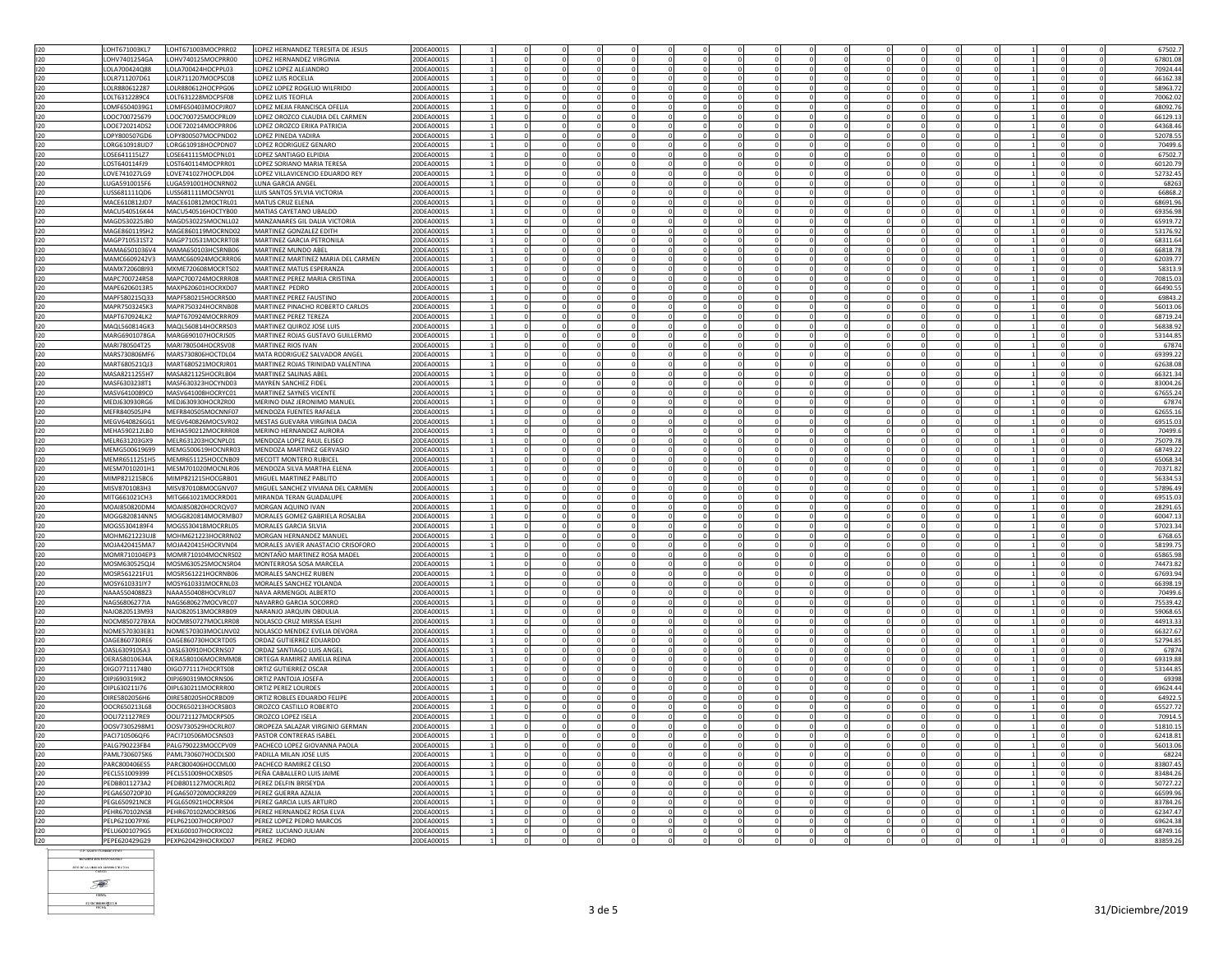|            | PICM561128GZ3                  | PICM561128MOCNSR03                       | PINEDA CASTILLO MARISELA                          | 20DEA00019               |  |            |  |              |             |  |  |                |                | 68092.82             |
|------------|--------------------------------|------------------------------------------|---------------------------------------------------|--------------------------|--|------------|--|--------------|-------------|--|--|----------------|----------------|----------------------|
|            |                                |                                          |                                                   |                          |  |            |  |              |             |  |  |                |                |                      |
| 120        | POCN690525Q68                  | POCN690525MCCTND06                       | POOT CANUL NIDELVIA MARGARITA                     | 20DEA0001S               |  |            |  |              |             |  |  |                |                | 74819.92             |
| 120        | <b>RXR209052X8</b>             | POVV630905MOCBLR10                       | POBLANO VILLALOBOS VIRGINIA SELIFLOR              | 20DEA0001S               |  |            |  |              |             |  |  |                | $\Omega$       | 68500.42             |
| 120        | RAAF6506115R3                  | RAAF650611MOCMZS03                       | RAMIREZ AZCONA FAUSTINA                           | 20DEA0001S               |  |            |  |              |             |  |  |                |                | 67436.42             |
|            | RAAM6703046T9                  | RAAM670304MOCMNN08                       | RAMIREZ ANTONIO MANUELA                           |                          |  |            |  | $\Omega$     |             |  |  | $\Omega$       |                | 69843.               |
| 120        |                                |                                          |                                                   | 20DEA0001S               |  |            |  |              |             |  |  |                |                |                      |
| 120        | RABA571130AV7                  | RABA571130MOCMRN02                       | RAMOS BURGUET ANDREA                              | 20DEA0001S               |  |            |  |              |             |  |  |                |                | 62430.49             |
| 120        | RABO800823P97                  | RABO800823HOCMSS02                       | RAMOS BUSTAMANTE OSCAR DAMIAN                     | 20DEA0001S               |  |            |  | $\Omega$     |             |  |  | $\Omega$       | $\Omega$       | 58799.8              |
| 120        | RACA610804GA3                  | RACA610804HOCMSL19                       | RAMOS CASAS ALBERTO                               | 20DEA0001S               |  |            |  |              |             |  |  | $^{\circ}$     |                | 69843.2              |
|            |                                |                                          |                                                   |                          |  |            |  |              |             |  |  |                |                |                      |
| 120        | RACD610701TU6                  | RACD610701MOCMRR07                       | <b>RAMIREZ CRUZ DORA MARTHA</b>                   | 20DEA0001S               |  | $\Omega$   |  | $\Omega$     | $\Omega$    |  |  | $\Omega$       | $\Omega$       | 76394.42             |
| 120        | RALI650221AV2                  | RALI650221MDFMSS00                       | RAMIREZ LUIS MARIA ISABEL                         | 20DEA0001S               |  |            |  | $\Omega$     |             |  |  |                |                | 60120.79             |
| 120        | RAMM7501196M8                  | RAMM750119HOCMTR02                       | <b>RAMIREZ MATA MARIO</b>                         | 20DEA0001S               |  | $\Omega$   |  | $\Omega$     | $\mathbf 0$ |  |  |                | $\mathbf{0}$   | 83027.45             |
| 120        | RANE720804PU6                  | RANE720804HOCMCL06                       | RAMIREZ NICOLAS ELEUTERIO                         | 20DEA0001S               |  |            |  |              |             |  |  |                |                | 64285.6              |
|            |                                |                                          |                                                   |                          |  |            |  |              |             |  |  |                |                |                      |
| 120        | RARM560721U6A                  | RARM560721HOCMDR05                       | RAMIREZ RODRIGUEZ MARCELINO                       | 20DEA0001S               |  |            |  |              |             |  |  |                |                | 63427.34             |
| 120        | RARV701114HY1                  | RARV701114MOCMMR06                       | RAMIREZ RAMIREZ VIRGINIA                          | 20DEA0001S               |  |            |  | $\Omega$     |             |  |  |                |                | 69763.8              |
| 120        | RERA700408KA5                  | RERA700408HOCYML07                       | REYES RAMIREZ ALBERTO BENEDICTO                   | 20DEA0001S               |  |            |  | $\mathbf 0$  |             |  |  |                |                | 74706.38             |
| 120        | RFRA830802814                  | RERA830802MOCYYN06                       | <b>REYES REYES ANGELA</b>                         | 0DEA0001S                |  |            |  |              |             |  |  |                | $\Omega$       | 55510.23             |
|            |                                |                                          |                                                   |                          |  |            |  | $\Omega$     |             |  |  | $\Omega$       |                |                      |
| 120        | RERF640714MT0                  | RERF640714HOCYMR06                       | REYES RAMIREZ FRANCISCO                           | ODEA0001S                |  |            |  |              |             |  |  |                |                | 75184.67             |
| 120        | RESE540714UM8                  | RESE540714HOCYNM03                       | REYES SANTIAGO EMILIANO                           | 20DEA0001S               |  | $\Omega$   |  | $\bigcap$    | $\Omega$    |  |  | $\Omega$       | $\Omega$       | 66381.14             |
| 120        | RESI7509116Z0                  | RESI750911MOCYNL00                       | <b>REYES SANTIAGO ILSE</b>                        | 20DEA0001S               |  |            |  |              |             |  |  |                |                | 58613.72             |
| 120        | <b>RESU851127MC5</b>           | RESU851127HDFYNL09                       | REYNA SANCHEZ ULISSES                             | 20DEA0001S               |  |            |  | $\Omega$     |             |  |  | $\Omega$       |                | 58613.72             |
|            |                                |                                          |                                                   |                          |  | $^{\circ}$ |  |              | $^{\circ}$  |  |  |                | $^{\circ}$     |                      |
| 120        | RICF691004R13                  | RICF691004MOCSRR00                       | RIOS CRUZ FRANCISCA                               | 20DEA0001S               |  |            |  |              |             |  |  |                |                | 57483.43             |
| 120        | RIPM6406108C4                  | RIPM640610HOCSLR06                       | RIOS PALACIOS MARGARITO                           | 20DEA0001S               |  | $\Omega$   |  | $\Omega$     |             |  |  |                |                | 76938.98             |
| 120        | ROAI6903177G4                  | ROAI690317MOCDRR00                       | RODRIGUEZ ARAGON IRLANDA GERTRUDIS                | 20DEA0001S               |  |            |  |              |             |  |  |                |                | 61354.97             |
|            |                                |                                          |                                                   |                          |  |            |  | $\Omega$     |             |  |  |                |                |                      |
| 120        | ROEL640123E63                  | ROXE640123MOCJXL06                       | ROJAS ELIZABET                                    | 20DEA0001S               |  |            |  |              |             |  |  |                | $\mathbf{0}$   | 67436.42             |
| 120        | ROHM7109022HA                  | ROHM710902MOCSRR07                       | ROSAS HERRERA MIRNA GABRIELA                      | 0DEA0001S                |  |            |  | $\Omega$     |             |  |  | $\Omega$       | $\Omega$       | 64656.63             |
| 120        | ROPP7609147E7                  | ROPP760914HOCBRD05                       | ROBLEDO PEREZ PEDRO ANTONIO                       | 20DEA0001S               |  |            |  |              |             |  |  |                |                | 83087.19             |
| 120        | ROSA680702F45                  | ROSA680702HOCSNB01                       | DE LA ROSA SANTOS ABEL                            | 20DEA0001S               |  |            |  | $\Omega$     |             |  |  |                |                | 61239.32             |
|            |                                |                                          |                                                   |                          |  |            |  |              |             |  |  |                |                |                      |
| 120        | ROVA720415948                  | ROVA720415MOCSLN05                       | ROSALES VELASCO ANA LILIA                         | 20DEA0001S               |  |            |  |              |             |  |  |                |                | 64127.33             |
| 120        | ROVH580406P33                  | ROVH580406HOCSSM02                       | ROSETTE VASQUEZ HUMBERTO JULIAN                   | 20DEA0001S               |  | $^{\circ}$ |  | $\Omega$     | $^{\circ}$  |  |  | $^{\circ}$     | $\overline{0}$ | 63427.34             |
| 120        | ROVL500215KT2                  | ROVL500215HOCDLM09                       | RODRIGUEZ VILLASEÑOR LAMBERTO                     | 20DEA0001S               |  |            |  |              |             |  |  |                | $\mathbf{0}$   | 69043.04             |
| 120        | RUCA661218PC4                  | RUCA661218HOCZRD05                       | RUIZ CORTES ADOLFO                                | 20DEA0001S               |  | $\Omega$   |  | $\Omega$     | $\Omega$    |  |  |                |                | 66709.3              |
|            |                                |                                          |                                                   |                          |  |            |  |              |             |  |  |                |                |                      |
| 120        | RUGB6101106R8                  | RUGB610110HOCZRN06                       | RUIZ GUERRA BENITO                                | 20DEA0001S               |  |            |  |              |             |  |  |                |                | 57878.34             |
| 120        | RUSE630122PI8                  | RUSE630122HOCZNP00                       | RUIZ SANTIAGO EPIFANIO ANTONIO                    | 20DEA0001S               |  |            |  | $\Omega$     |             |  |  |                | $\mathbf 0$    | 58963.72             |
| 120        | SAAM690615DK7                  | SAAM690615HOCNQG02                       | SANCHEZ AQUINO MIGUEL ANGEL                       | 20DEA0001S               |  |            |  |              |             |  |  |                |                | 67168.78             |
| 120        | SACG6309299K0                  | SACG630929HJCLRN06                       | SALGADO CARBALLO GONZALO                          | 20DEA0001S               |  |            |  |              |             |  |  |                |                | 54976.38             |
|            |                                |                                          |                                                   |                          |  |            |  |              |             |  |  |                |                |                      |
| 120        | SACR540827448                  | SACR540827MOCLSS02                       | SALINAS CASTILLO ROSALBA                          | 20DEA0001S               |  |            |  | $\Omega$     |             |  |  |                |                | 70705.62             |
| 120        | SADR851009V57                  | SADR851009HOCNVC08                       | SANTANA DAVILA RICARDO JAVIER                     | 20DEA0001S               |  |            |  |              |             |  |  |                |                | 51351.4              |
| 120        | SAFF701120411                  | SAFF701120MOCNNL09                       | SANTANA FUENTES FELISA                            | 20DEA0001S               |  |            |  | $\Omega$     | $\Omega$    |  |  | $\Omega$       | $\Omega$       | 67655.24             |
| 120        | SAGA640123TV4                  | SAGA640123MOCLIM08                       | SALVADOR GIJON AMELIA                             | 20DEA0001S               |  |            |  |              |             |  |  |                |                | 65434.67             |
|            |                                |                                          |                                                   |                          |  |            |  |              |             |  |  |                |                |                      |
| 120        | SAGA7006056G4                  | SAGA700605MOCBND04                       | SABAH GENICO ADELAIDA                             | 20DEA0001S               |  |            |  | $\sqrt{2}$   |             |  |  |                |                | 63883.63             |
| 120        | SAGF5810277I0                  | SAGF581027HOCNRR04                       | SANTIAGO GARCIA FRUMENCIO                         | 20DEA0001S               |  |            |  |              |             |  |  |                |                | 75604.94             |
| 120        | SAGR651023746                  | SAGR651023HOCNML05                       | SANTIAGO GOMEZ RAUL                               | 20DEA0001S               |  | $^{\circ}$ |  | $\Omega$     | $^{\circ}$  |  |  | $^{\circ}$     | $^{\circ}$     | 68968.04             |
|            | SAHJ7012204J7                  |                                          |                                                   |                          |  |            |  |              |             |  |  |                |                |                      |
|            |                                |                                          |                                                   |                          |  |            |  |              |             |  |  |                |                |                      |
| 120        |                                | SAHJ701220HOCNRN00                       | SANTIAGO HERNANDEZ JUAN JOSE                      | 0DEA0001S                |  |            |  |              |             |  |  |                | $^{\circ}$     | 68968.04             |
| 120        |                                |                                          | SANCHEZ JARQUIN ANDRES                            | 20DEA0001S               |  | $\Omega$   |  | $\Omega$     | $\Omega$    |  |  |                | $\Omega$       | 68671.64             |
|            | SAJA680204QI9                  | SAJA680204HOCNRN09                       |                                                   |                          |  |            |  | $\Omega$     |             |  |  |                |                |                      |
| 120        | SALU7003208L4                  | SAXL700320MOCNXZ06                       | SANCHEZ LUZ MARIA DOLORES                         | 20DEA0001S               |  |            |  |              |             |  |  |                |                | 63235.91             |
| 120        | SAMJ6612273N1                  | SAMJ661227HOCNJN09                       | SANTIAGO MEJIA JUAN PASCUAL                       | 20DEA0001S               |  |            |  | $\Omega$     | $\mathbf 0$ |  |  |                | $\overline{0}$ | 69062.75             |
| 120        | SAMM631226FW9                  | SAMM631226MOCNRR01                       | SANTIAGO MARTINEZ MARINA MA DE LA LUZ             | 0DEA0001S                |  |            |  | $\Omega$     |             |  |  |                |                | 67502.7              |
| 120        | SAMR730519K81                  | SAMR730519HOCNNB00                       | SANCHEZ MENDOZA RUBEN MARCIAL                     | 20DEA0001S               |  |            |  |              |             |  |  |                |                | 68967.98             |
|            |                                |                                          |                                                   |                          |  |            |  | $\Omega$     |             |  |  |                |                |                      |
| 120        | SAOC681124JL7                  | SAOC681124HOCNRR07                       | SANTIAGO ORTIZ CRISOFORO ALEJANDRO                | 20DEA0001S               |  |            |  |              |             |  |  |                |                | 69405.62             |
| 120        | SAPL391210D19                  | SAPL391210MOCNLR08                       | SANTIAGO PALMA LORETO GRACIELA                    | 20DEA0001S               |  |            |  |              |             |  |  |                |                | 62552.12             |
| 120        | SAPR650531A23                  | SAPR650531MOCNRY04                       | SANTIAGO PEREZ REYNA VIRGEN                       | 20DEA0001S               |  | $^{\circ}$ |  | $\Omega$     | $^{\circ}$  |  |  | $\overline{0}$ | $\overline{0}$ | 68931.56             |
| 120        | ARA7108245N0                   | SARA710824MDFNMR01                       | SANCHEZ RAMIREZ AUREA AIDA                        | ODEA0001S                |  |            |  |              |             |  |  | $\mathbf{0}$   | $\mathbf{0}$   | 60867.61             |
|            |                                |                                          |                                                   |                          |  | $\Omega$   |  | $\Omega$     | $\Omega$    |  |  | $\Omega$       | $\Omega$       |                      |
| 120        | SARG681003E78                  | SARG681003MOCNSS02                       | SANDOVAL ROSALES GISELA                           | 20DEA0001S               |  |            |  |              |             |  |  |                |                | 66490.5              |
| 120        | SARH771127QB6                  | SARH771127MOCLDR06                       | SALVADOR RODRIGUEZ HORTENSIA                      | 20DEA0001S               |  |            |  | $\Omega$     |             |  |  |                | $\Omega$       | 57779.18             |
| 120        | SARM6803143D4                  | SARM680314MOCVVT02                       | SAAVEDRA REVILLA MATILDE MARGARITA                | 20DEA0001S               |  | $\Omega$   |  | $\Omega$     | $^{\circ}$  |  |  | $\Omega$       | $\mathbf 0$    | 69515.03             |
| 120        | SASF600530RY2                  | SASF600530HOCNNR06                       | SANCHEZ SANCHEZ FERNANDO                          | 20DEA0001S               |  |            |  |              |             |  |  |                |                | 57878.34             |
|            |                                |                                          |                                                   |                          |  |            |  |              |             |  |  |                |                |                      |
| 120        | SASJ720505R53                  | SASJ720505HDFNNN02                       | SAN JUAN SAN JUAN JUAN GABRIE                     | 20DEA0001S               |  |            |  |              |             |  |  |                |                | 70115.62             |
| 120        | SATR6912146Q8                  | SATR691214MOCNRS00                       | SANCHEZ TORIS ROSA MARIA                          | 20DEA0001S               |  |            |  | $\Omega$     |             |  |  |                |                | 68092.82             |
| 120        | SAVA740814HW2                  | SAVA740814HOCRSR09                       | SARABIA VASQUEZ ARMANDO                           | 20DEA0001S               |  |            |  | $\mathbf 0$  |             |  |  |                |                | 54183.55             |
| 120        | SAVA880128031                  | SAVA880128MOCNSD04                       | SANCHEZ VASOUEZ ADILENE                           | 20DEA0001S               |  |            |  | $\Omega$     |             |  |  | $\Omega$       | $\Omega$       | 55391.49             |
| 120        | AVR730830US0                   | SAVR730830MOCNLS02                       |                                                   | ODEA00019                |  |            |  |              |             |  |  |                |                | 54943.81             |
|            |                                |                                          | SANCHEZ VALDIVIESO ROSA                           |                          |  |            |  | $\sqrt{2}$   |             |  |  | $\sim$         | $\Omega$       |                      |
| 120        | SAZL681127268                  | SAZL681127HOCNRS06                       | SANTOS ZARATE LUIS VIRGILIC                       | 20DEA0001S               |  |            |  |              |             |  |  |                |                | 68742.82             |
| 120        | SIBA711112PY8                  | SIBA711112MOCLJR06                       | SILVA BEJARANO AURIA                              | 20DEA0001S               |  |            |  | $\mathbf 0$  |             |  |  |                |                | 55401.49             |
| 120        | SICG6111051N5                  | SICG611105HOCLRR01                       | SILVA CERVANTES GERARDO                           | 20DEA0001S               |  | $^{\circ}$ |  | $\Omega$     | $^{\circ}$  |  |  | $^{\circ}$     | $^{\circ}$     | 70283.06             |
| 120        | SICR6305233M0                  | SICR630523MDFRRC00                       | SIERRA CORTES MARIA DEL ROCIO                     | 0DEA0001S                |  |            |  |              |             |  |  |                |                | 63263.07             |
|            |                                |                                          |                                                   |                          |  |            |  | $\Omega$     |             |  |  |                |                |                      |
| 120        | SILO640518QW1                  | SILO640518MOCLPL03                       | SILVA LOPEZ OLIVA REMEDIOS                        | 20DEA0001S               |  |            |  |              |             |  |  |                |                | 69624.44             |
| 120        | SIRG5212064RA                  | SIRG521206MOCLZL05                       | SILVA RUIZ GLORIA LOURDES                         | 20DEA0001S               |  |            |  | $\Omega$     |             |  |  |                |                | 69843.2              |
| 120        | SISA7802256P3                  | SISA780225HOCMMR04                       | SIMON SIMON ARMANDO                               | 20DEA0001S               |  |            |  |              |             |  |  |                |                | 53706.5              |
| 120        | SISI7611031L3                  | SISI761103HOCLNS05                       | SILVA SANTOS ISRAEL                               | 0DFA0001S                |  |            |  |              |             |  |  |                |                | 65685.98             |
|            |                                |                                          |                                                   |                          |  |            |  |              |             |  |  |                |                |                      |
| 120        | SIVR6201201UA                  | SIVR620120HOCLNL06                       | SILVA VENTURA RAUL                                | 0DEA00019                |  |            |  |              |             |  |  |                |                | 69755.62             |
| 120        | SOAM600301855                  | SOAM600301HOCLRG09                       | SOLANA ARANDA MIGUEL ANGEI                        | 20DEA0001S               |  |            |  |              |             |  |  |                |                | 68092.82             |
| 120        | SOFP841030BTA                  | SOFP841030MOCSBL02                       | SOSA FABIAN MARIA DEL PILAR                       | 20DEA0001S               |  |            |  | 0            | $\mathbf 0$ |  |  |                |                | 56251.55             |
| 120        | SOLG690528TE0                  | SOLG690528HOCSPR03                       | SOSA LOPEZ GERMAN                                 | 20DEA0001S               |  | $^{\circ}$ |  | $\Omega$     | $^{\circ}$  |  |  | $^{\circ}$     | $\overline{0}$ | 68749.16             |
|            |                                |                                          |                                                   |                          |  |            |  |              |             |  |  |                |                |                      |
| 120        | APC6804229Q9                   | TAPC680422HOCPLR03                       | TAPIA PALACIOS CRISOFORO ANDRES                   | 20DEA00019               |  |            |  |              |             |  |  |                |                | 60007.49             |
| 120        | TOPJ741111UZ4                  | TOPJ741111HOCRRS00                       | TORRES PEREZ JESUS MARTIN                         | 20DEA0001S               |  |            |  | $\Omega$     |             |  |  |                |                | 69230.4              |
| 120        | TOTR7010057D4                  | TOTR701005HOCLRL07                       | TOLEDO TORRES RAUL                                | 20DEA0001S               |  |            |  |              |             |  |  |                |                | 68305.24             |
| 120        | JIMA6301173R1                  | UIMA630117HOCRRN03                       | URBIETA MORENO ANTONIO                            | 20DEA0001S               |  |            |  |              |             |  |  |                |                | 67874                |
|            |                                |                                          |                                                   |                          |  |            |  |              |             |  |  |                |                |                      |
| 120        | ACJ8002197J3                   | VACJ800219HOCLSS01                       | VALDEZ CISNEROS JUSTINO                           | ODEA00019                |  |            |  |              |             |  |  |                |                | 53144.85             |
| 120        | VACM740928PF1                  | VACM740928HOCSRG03                       | VASQUEZ CORTES MIGUEL ANGE                        | 20DEA0001S               |  |            |  |              |             |  |  |                |                | 54031.99             |
| 120        | VAHA830319HZA                  | VAHA830319HOCSRB04                       | VASQUEZ HERNANDEZ ABELARDO                        | 20DEA0001S               |  |            |  | $\Omega$     |             |  |  |                |                | 57820.55             |
| 120        | VALR63081448A                  | VALR630814HOCRRL03                       | VARELA LARA RAUL                                  | 20DEA0001S               |  |            |  | $\mathbf{0}$ |             |  |  |                |                | 70409.22             |
| 120        | <b>VAME761014UE8</b>           | VAME761014HOCSRD09                       | VASOUEZ MORGAN EDUARDO                            | 20DEA0001S               |  |            |  | $\Omega$     |             |  |  | $\Omega$       | $\Omega$       | 65418.34             |
|            |                                |                                          |                                                   |                          |  |            |  |              |             |  |  |                |                |                      |
| 120<br>120 | /AMR660527UA1<br>VAPB490822QK5 | VAMR660527HOCSRN03<br>VAPB490822HOCRRR05 | VASQUEZ MARTINEZ RANULFO<br>VARGAS PEREZ BERNARDO | 20DEA00019<br>20DEA0001S |  | $\Omega$   |  | $\sim$       |             |  |  | $\Omega$       | $\Omega$       | 64630.76<br>66709.37 |

**NOMINE DEL RESPONSABL** 

**ISTE DE LA UNIDAD ADMINISTRATIVA**  $\begin{picture}(20,20) \put(0,0){\vector(0,1){30}} \put(15,0){\vector(0,1){30}} \put(15,0){\vector(0,1){30}} \put(15,0){\vector(0,1){30}} \put(15,0){\vector(0,1){30}} \put(15,0){\vector(0,1){30}} \put(15,0){\vector(0,1){30}} \put(15,0){\vector(0,1){30}} \put(15,0){\vector(0,1){30}} \put(15,0){\vector(0,1){30}} \put(15,0){\vector(0,1){30}} \put(15,0){\vector(0$ -<br>7888